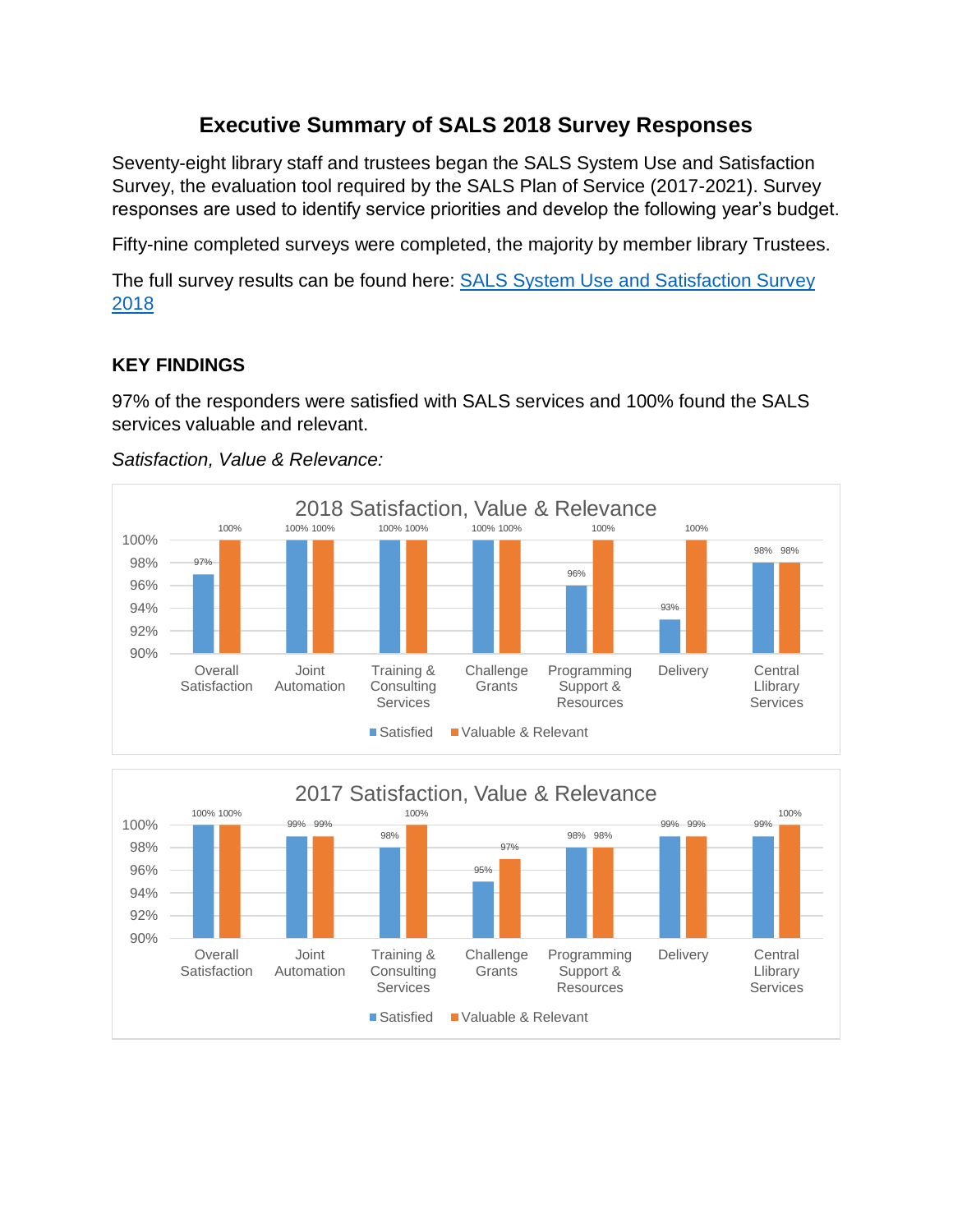### *Most Used SALS Services:*